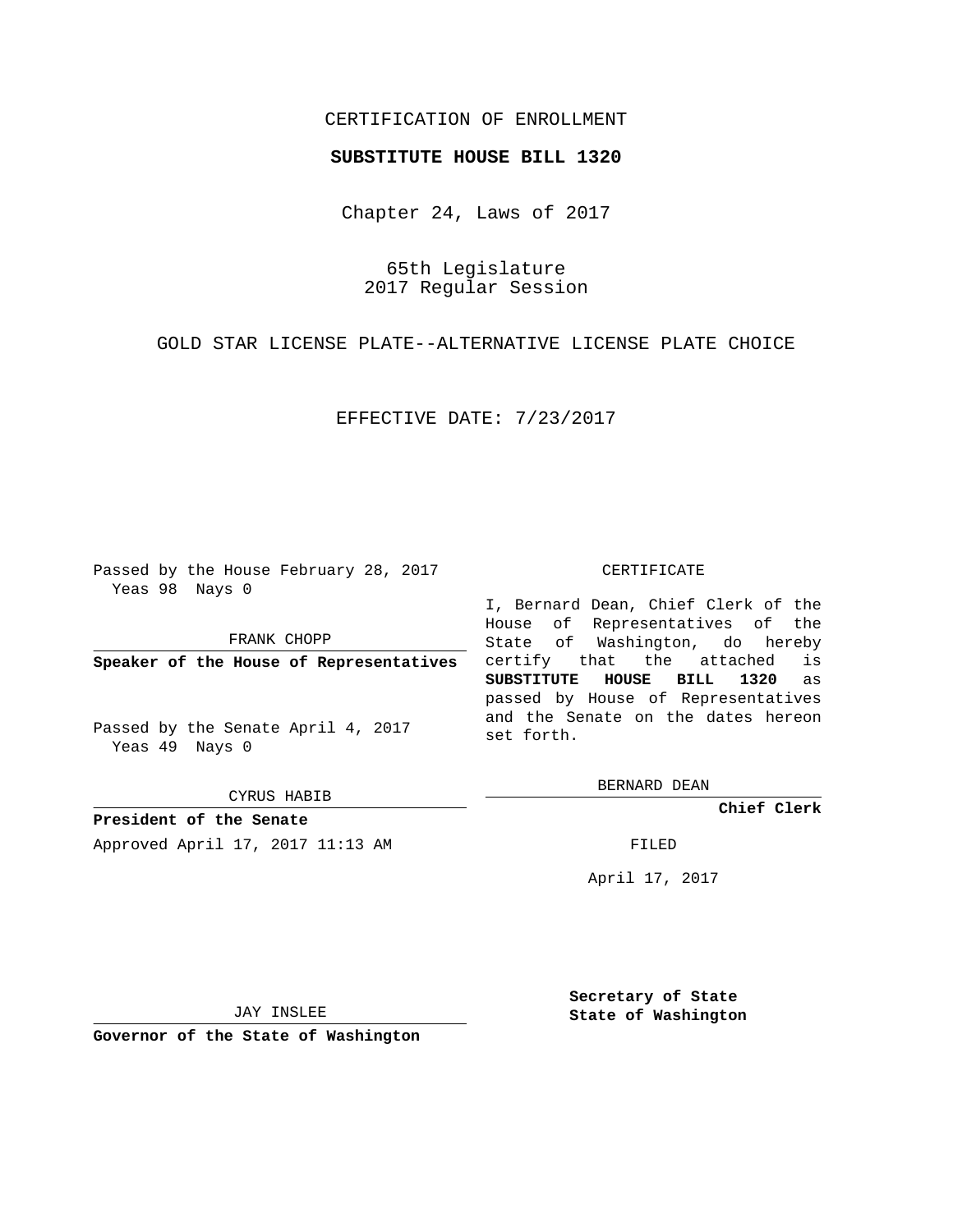## **SUBSTITUTE HOUSE BILL 1320**

Passed Legislature - 2017 Regular Session

## **State of Washington 65th Legislature 2017 Regular Session**

**By** House Transportation (originally sponsored by Representatives Reeves, McDonald, Dolan, Stambaugh, Kilduff, Ryu, Klippert, Tarleton, Appleton, Sawyer, Jinkins, Bergquist, Pellicciotti, McBride, and Riccelli)

READ FIRST TIME 02/23/17.

1 AN ACT Relating to certain gold star license plate qualified 2 applicants and recipients; and amending RCW 46.18.245.

3 BE IT ENACTED BY THE LEGISLATURE OF THE STATE OF WASHINGTON:

4 **Sec. 1.** RCW 46.18.245 and 2015 c 208 s 1 are each amended to 5 read as follows:

 (1) A registered owner who is an eligible family member of a member of the United States armed forces who died while in service to his or her country, or as a result of his or her service, may apply to the department for special gold star license plates for use on a 10 motor vehicle. The registered owner must:

- 
- 11 (a) Be a resident of this state;

12 (b) Provide proof to the satisfaction of the department that the 13 registered owner is an eligible family member, which includes:

- 14 (i) A widow;
- 15 (ii) A widower;
- 16 (iii) A biological parent;
- 17 (iv) An adoptive parent;
- 18 (v) A stepparent;
- 19 (vi) An adult in loco parentis or foster parent;
- 20 (vii) A biological child;
- 21 (viii) An adopted child; or